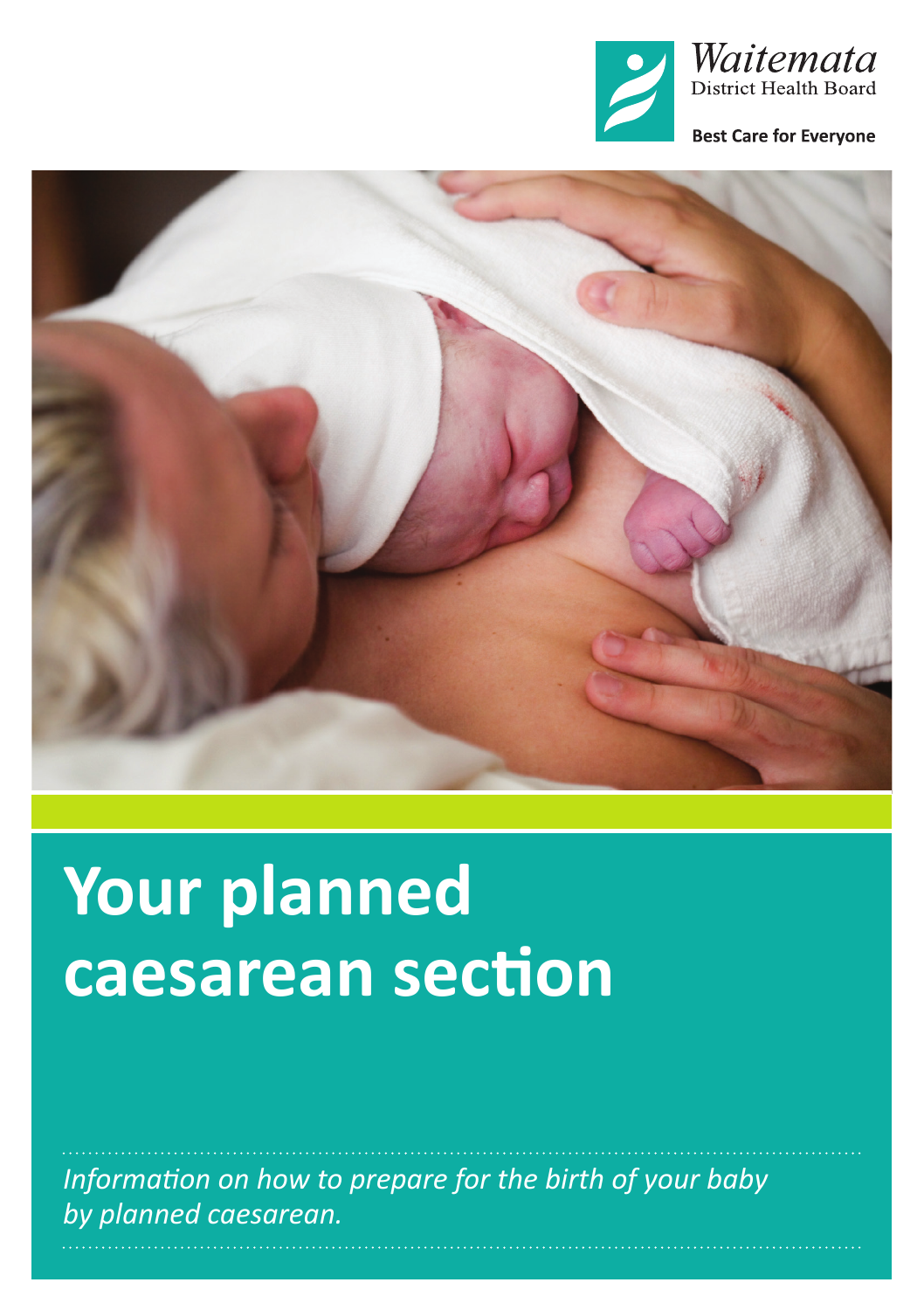#### **Caesarean date**

Your caesarean is currently scheduled for:

You will need to come to: at:

This date is not guaranteed, as occasionally we need to postpone if there is a baby who needs to be born more urgently. The operation usually occurs  $2 - 4$  hours after your admission time. If you start to get contractions or other symptoms of labour before your booked date, please contact your Lead Maternity Carer (LMC) for advice.

### **Preparing for your caesarean**

#### R **Anaesthetic review**

You will need to complete an anaesthetic self assessment form, and you may need to have an appointment with an anaesthetist to assess you for particular anaesthetic risks and discuss the kind of anaesthetic you will have. It is important you tell the anaesthetist, if for religious or other reasons, you would not agree to a blood transfusion if you need one.

# R **Blood tests**

A blood transfusion is rarely required for your caesarean, however we always make sure we have blood prepared for you. To do this, we need a recent blood sample. It is essential that you follow the advice below:

| If your caesarean is:          | Get your blood tests taken                |  |  |             |
|--------------------------------|-------------------------------------------|--|--|-------------|
| Monday                         | Saturday morning at LABTESTS              |  |  |             |
| Tuesday - Friday               | The day before your caesarean at LABTESTS |  |  |             |
| The day after a public holiday | On.                                       |  |  | at LABTESTS |

You may need to check which collection centres are open via [www.labtests.co.nz](http://www.labtests.co.nz) or phone: (09) 574 7399).

#### **Shaving or waxing**

If you usually shave or wax your pubic hair, this can increase the chance of a wound infection after your caesarean. We recommend that you do not shave or wax prior to your caesarean. If required the health team will trim a small area with clippers on the day of surgery in hospital.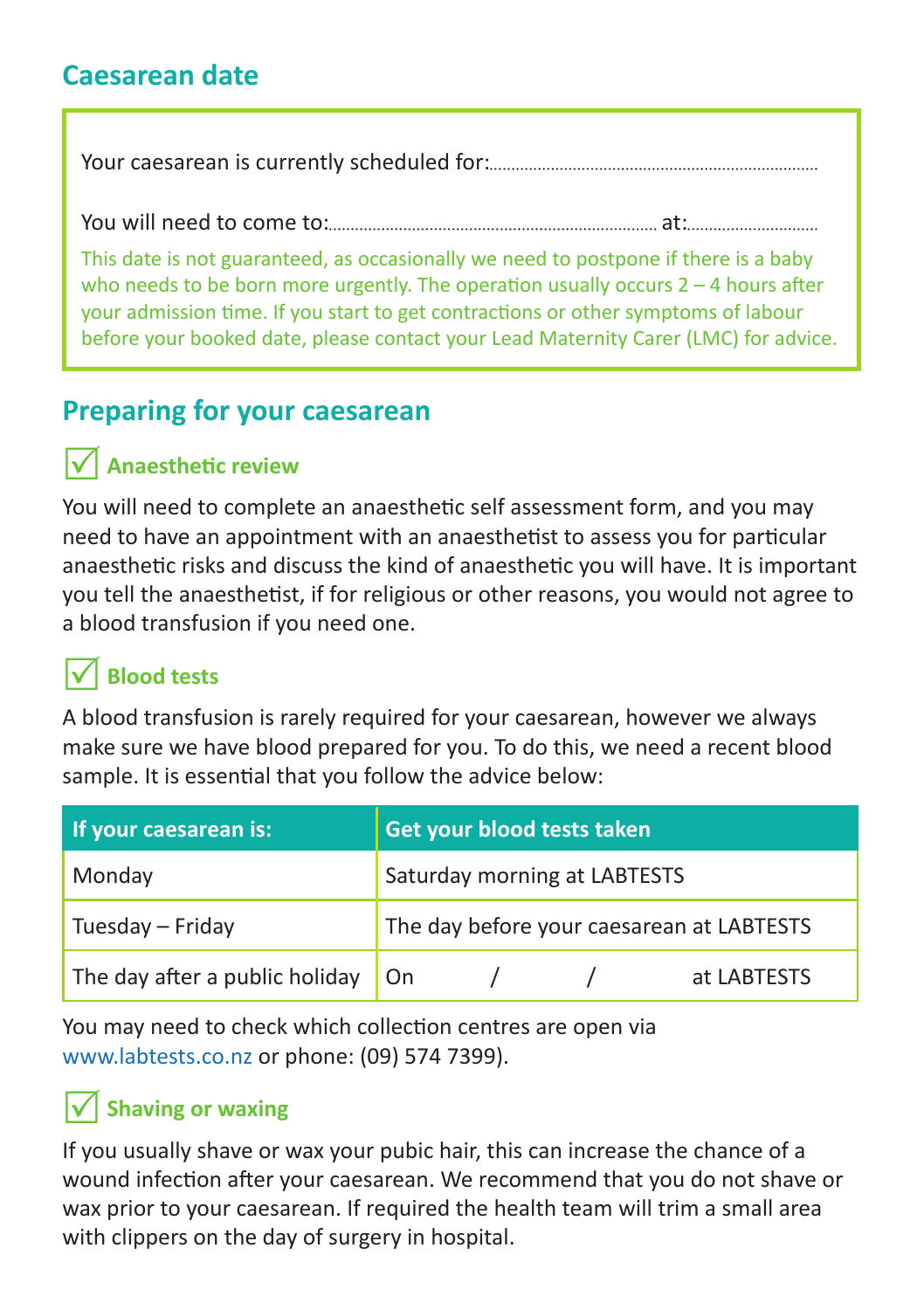# R **Fasting**

You need to have an empty stomach on the day of the operation.

- For morning operations: DO NOT EAT OR DRINK anything after midnight.
- For afternoon operations: DO NOT EAT OR DRINK anything after 7.00am.

#### **Showering and preparing**

On the morning of your operation have a shower, wash your hair. Do not shave, wear make-up, nail polish or jewellery (with the exception of a wedding ring).

# **What to bring**

Bring your bags packed with the things you will need for your hospital stay and your maternity records if you have them. You must arrive on time so if you have any problems with transport let us know as soon as possible.

#### **Your caesarean**

A midwife will meet you at the Maternity Ward when you arrive and show you to a room. You will put on a theatre gown and a midwife will trim the top portion of your pubic hair with clippers (if needed).

To ensure your stomach remains acid free during the operation, you will be given an antacid tablet.

You will meet with the doctor who will explain the risks and benefits of the operation and ask you to sign a consent form. Unless you have arranged for a private obstetrician, your operation will be performed by the doctor on duty that day.

Theatres are busy places and there will be many staff working together to keep you and your baby safe.

Once in theatre the anaesthetist will put either a spinal or a spinal and epidural catheter (tube) into your back for your anaesthetic. This will numb you from the chest down so you will feel only pressure and some pulling and pushing. Your legs will become floppy or feel heavy so you cannot move them. The feeling will be tested before surgery starts to make sure you are numb. The anaesthetist will remain next to you throughout

the surgery and will give you more pain relief if you need it. Rarely a general anaesthetic may be needed if your pain cannot be relieved.

During the operation you will have a drip in your arm and equipment to monitor your pulse and blood pressure. A catheter (tube) will be placed in your bladder